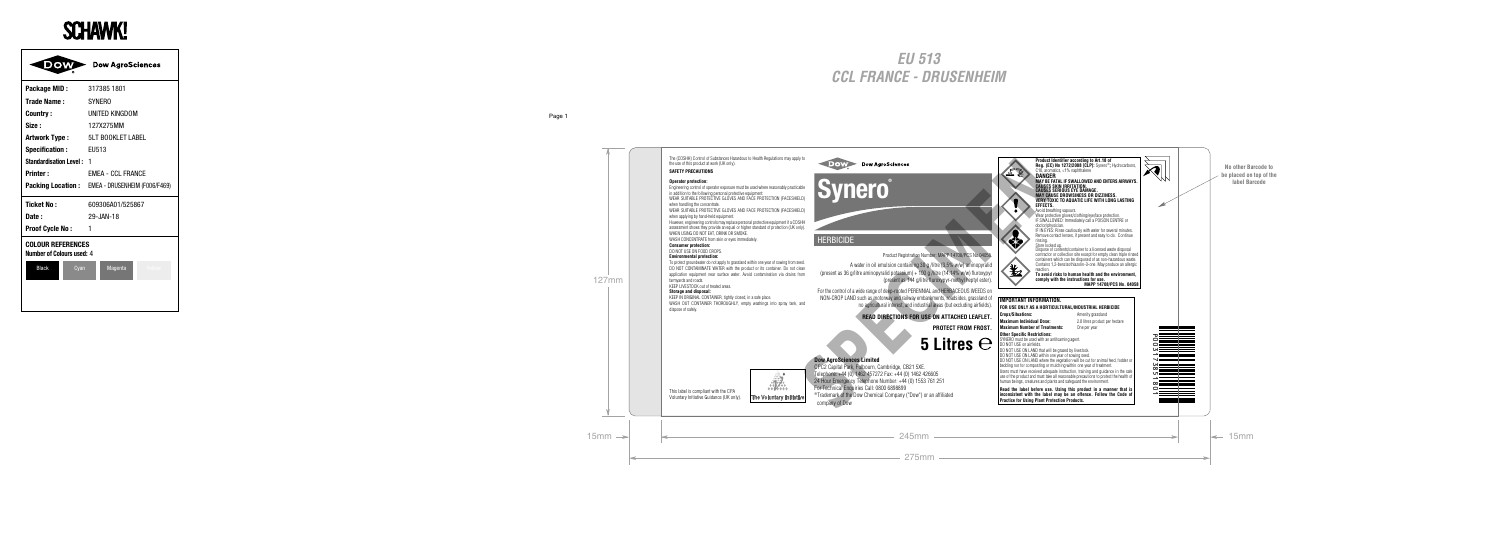#### **DIRECTIONS FOR USE**

IMPORTANT: This information is approved as part of the Product Label. All instructions within this section must be read carefully in order to obtain safe and successful use of this product.

#### **WARNINGS**

Use of an antifoam is compulsory with this product.

Avoid damage by drift onto susceptible crops, non-target plants or waterways. Do not apply directly to, or allow spray drift to come into contact with agricultural or horticultural crops, amenity plantings, gardens, ponds, lakes or watercourses.

**SENSITIVE PLANTS** may be harmed by residues of SYNERO<sup>®</sup> in soil and treated vegetation. Do not apply SYNERO on or adjacent to soil which may be used as garden top-soil, potting soil, etc. or to grass which may be cut and used as mulch or for compost for horticultural or garden crops. Do not use cuttings from treated grass for mulching or composting.

Cut treated grass must not be removed from site, or used for animal feed, animal bedding, composting or mulching.

Treated grass must not be used for grazing.

On level ground there is negligible lateral movement but do not apply SYNERO around desirable trees or shrubs or where their roots may take up a lethal dose, care should be taken on slopes to prevent leaching into areas where desirable shrubs etc are present.

#### **NOTES**

Grass and weeds must be actively growing to ensure good weed control and minimal check to the grass. Therefore do not spray in drought, very hot or very cold weather conditions.

Where a broadcast application is made to a high cover of Japanese knotweed and bramble, in season control may be variable. Control will be improved if a spot treatment is used for these target weeds. Where there is a high reservoir of weed seed in the soils and/or a historically high weed population, a programmed approach may be needed involving a further application in the following year.

Do not use on grass less than one year old.

Do not use on crops grown for seed.

Applications of SYNERO may lead to a slight leaning of the grass but this is transient.

SYNERO is safe to grass. Very occasionally some vellowing of the sward may occur; this is transient and quickly outgrown.

To allow maximum translocation of SYNERO to the roots do not cut grass for 7 days after application

Clover will be killed by application of SYNERO.

Control may be reduced if rain falls within 1 hour of application.

Wash equipment thoroughly with water and detergent immediately after use.

#### **WEED CONTROL**

#### **WEEDS CONTROLLED, RATES OF USE AND TIMING OF APPLICATION**

| I. All instructions                                                                                         | WEEDS CONTROLLED. RATES OF USE AND TIMING OF APPLICATION                                                                                                                                            |                           |                                                                                                                                                                               | For overall application SY<br>per hectare to give good o                                                                                        |
|-------------------------------------------------------------------------------------------------------------|-----------------------------------------------------------------------------------------------------------------------------------------------------------------------------------------------------|---------------------------|-------------------------------------------------------------------------------------------------------------------------------------------------------------------------------|-------------------------------------------------------------------------------------------------------------------------------------------------|
| cessful use of this                                                                                         | Weeds                                                                                                                                                                                               | Rates of use<br>litres/ha | Optimum timing of application                                                                                                                                                 | A higher water volume of<br>weed population is high a                                                                                           |
|                                                                                                             | Broad-leaved dock                                                                                                                                                                                   | 2.0                       | Treat when the docks are actively growing, in<br>the rosette stage up to 25 cm high or wide                                                                                   | <b>Spray Quality</b>                                                                                                                            |
| aterwavs. Do not<br>al or horticultural                                                                     | Curled dock                                                                                                                                                                                         | 2.0                       | Treat when the docks are actively growing, in<br>the rosette stage up to 25 cm high or wide                                                                                   | Apply as a MEDIUM qual<br><b>Spot Treatment</b>                                                                                                 |
| treated vegetation.<br>n top-soil, potting<br>for horticultural or<br>a or composting.<br>, animal bedding, | Creeping thistle                                                                                                                                                                                    | 2.0                       | Treat when the thistles are actively growing.<br>in the rosette stage up to 25 cm high                                                                                        | For localised treatment<br>sprayer use a solution of<br>thoroughly wetted with t<br>activity. The use of flood<br>avoid local overdosing.       |
|                                                                                                             | Spear thistle                                                                                                                                                                                       | 2.0                       | Treat when the thistles are actively growing, in<br>the rosette stage up to 25 cm high                                                                                        |                                                                                                                                                 |
|                                                                                                             | Common nettle                                                                                                                                                                                       | 2.0                       | Treat when the nettles are actively growing.<br>up to 30 cm high                                                                                                              |                                                                                                                                                 |
|                                                                                                             | Creeping buttercup                                                                                                                                                                                  | 2.0                       | Treat when the buttercups are actively<br>growing, before flowering                                                                                                           | <b>Dow AgroSciences Co</b><br>All goods supplied by us                                                                                          |
| SYNERO around<br>e, care should be<br>etc are present.                                                      | Dandelion                                                                                                                                                                                           | 2.0                       | Treat when the dandelions are actively<br>growing, before flower bud                                                                                                          | cannot exercise control<br>conditions before, during<br>goods, all conditions and<br>for any purpose of our go<br>re-sellers for any failure in |
|                                                                                                             | Mugwort                                                                                                                                                                                             | 2.0 <sub>1</sub>          | Treat when the mugwort is actively growing,<br>before flowering                                                                                                               |                                                                                                                                                 |
| trol and minimal<br>ery cold weather                                                                        | Japanese knotweed                                                                                                                                                                                   | 2.0                       | Treat when the Japanese knotweed is actively<br>growing                                                                                                                       | storage, handling, applica<br>agents whether or not the                                                                                         |
| se knotweed and                                                                                             | Ragwort                                                                                                                                                                                             | 2.0                       | Treat when the ragwort is actively growing, in<br>the rosette stage up to 20 cm high                                                                                          |                                                                                                                                                 |
| f a spot treatment<br>seed in the soils                                                                     | Bramble                                                                                                                                                                                             | 2.0                       | Treat when the bramble is actively growing,                                                                                                                                   |                                                                                                                                                 |
| n mav be needed                                                                                             | <b>TIMING OF APPLICATION</b>                                                                                                                                                                        |                           |                                                                                                                                                                               |                                                                                                                                                 |
|                                                                                                             | CONTROL section of this label.                                                                                                                                                                      |                           | The timing of application of SYNERO is crucial. For good results the product must be<br>applied to actively growing weeds at the correct growth stage as detailed in the WEED |                                                                                                                                                 |
| is is transient.                                                                                            | <b>APPLICATION</b>                                                                                                                                                                                  |                           |                                                                                                                                                                               |                                                                                                                                                 |
| d may occur; this                                                                                           | <b>Broadcast Treatment</b><br>SYNERO should be applied through a hydraulic sprayer provided it is in good working<br>order and has been calibrated according to the manufacturers' recommendations. |                           |                                                                                                                                                                               |                                                                                                                                                 |
| ss for 7 days after.                                                                                        | <b>Mixina</b><br>Use of an antifoam is compulsory with this product.                                                                                                                                |                           |                                                                                                                                                                               |                                                                                                                                                 |
|                                                                                                             |                                                                                                                                                                                                     |                           | Fill the spray tank half full with water and add required amount of SYNERO mixing well.                                                                                       |                                                                                                                                                 |
| use.                                                                                                        | while spraying. Use the spray immediately.                                                                                                                                                          |                           | Top up with water and continue agitation until the spray tank is full. Maintain agitation                                                                                     | ®Trademark of the Dov                                                                                                                           |
|                                                                                                             |                                                                                                                                                                                                     |                           |                                                                                                                                                                               |                                                                                                                                                 |

#### **TIMING OF APPLICATION**

#### **APPLICATION**

#### **Broadcast Treatment**

#### **Spray Volume**

For overall application SYNERO should be used in a spray volume of 200 litres of water per hectare to give good coverage of the weeds.

A higher water volume of 250 - 400 litres of water per hectare may be required where the weed population is high and where the grass is dense at the time of application.

#### **Spray Quality**

Apply as a MEDIUM quality spray as defined by the BCPC system.

#### **Spot Treatment**

For localised treatment using a suitable lance from a knapsack or tractor mounted sprayer use a solution of 100 ml SYNERO per 10 litres of water. The weeds should be thoroughly wetted with the spray solution but spraying until "run-off" will decrease activity. The use of flood jets is recommended to prevent drift. Care should be taken to avoid local overdosing.

#### **Dow AgroSciences Conditions of Supply**

All goods supplied by us are of high grade and we believe them to be suitable but, as we cannot exercise control over their storage, handling, mixing or use, or the weather conditions before, during or after application which may affect the performance of the goods, all conditions and warranties, statutory or otherwise, as to the quality or fitness for any purpose of our goods are excluded. No responsibility will be accepted by us or re-sellers for any failure in performance, damage or injury whatsoever arising from their storage, handling, application or use. These conditions cannot be varied by our staff or agents whether or not they supervise or assist in the use of such goods.

®Trademark of the Dow Chemical Company ("Dow") or an affiliated company of Dow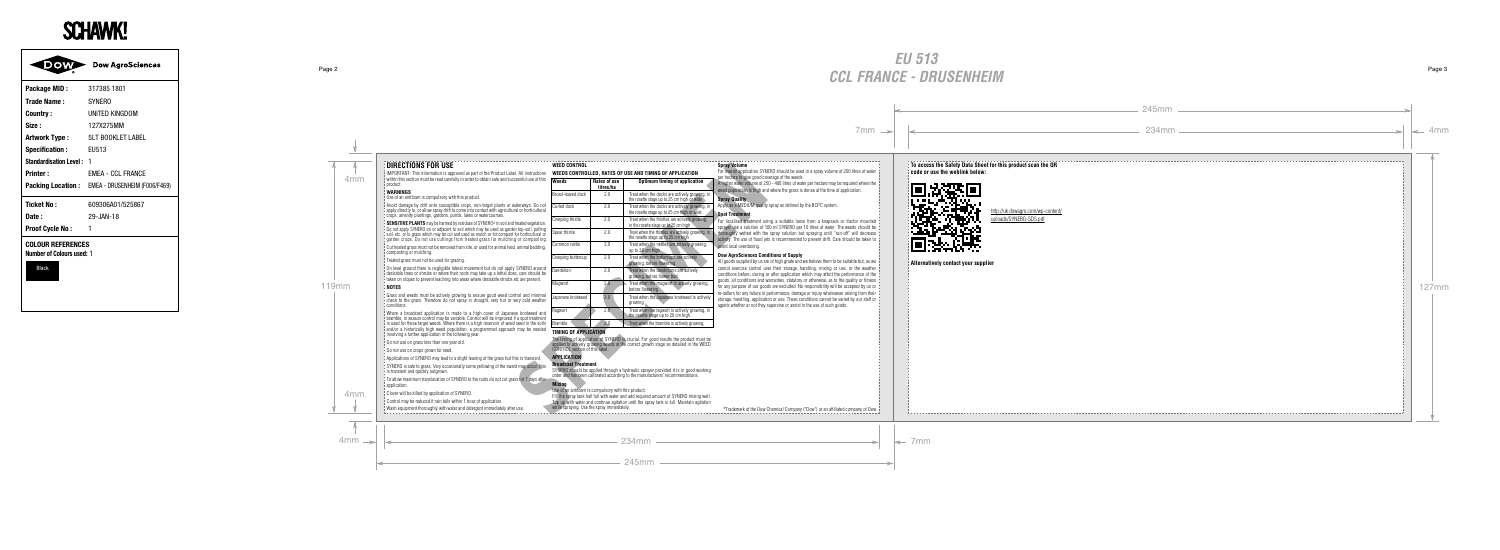**To access the Safety Data Sheet for this product scan the QR code or use the weblink below:**



 http://uk.dowagro.com/wp-content/ uploads/SYNERO-SDS.pdf SPECIAL SPECIES

**Alternatively contact your supplier**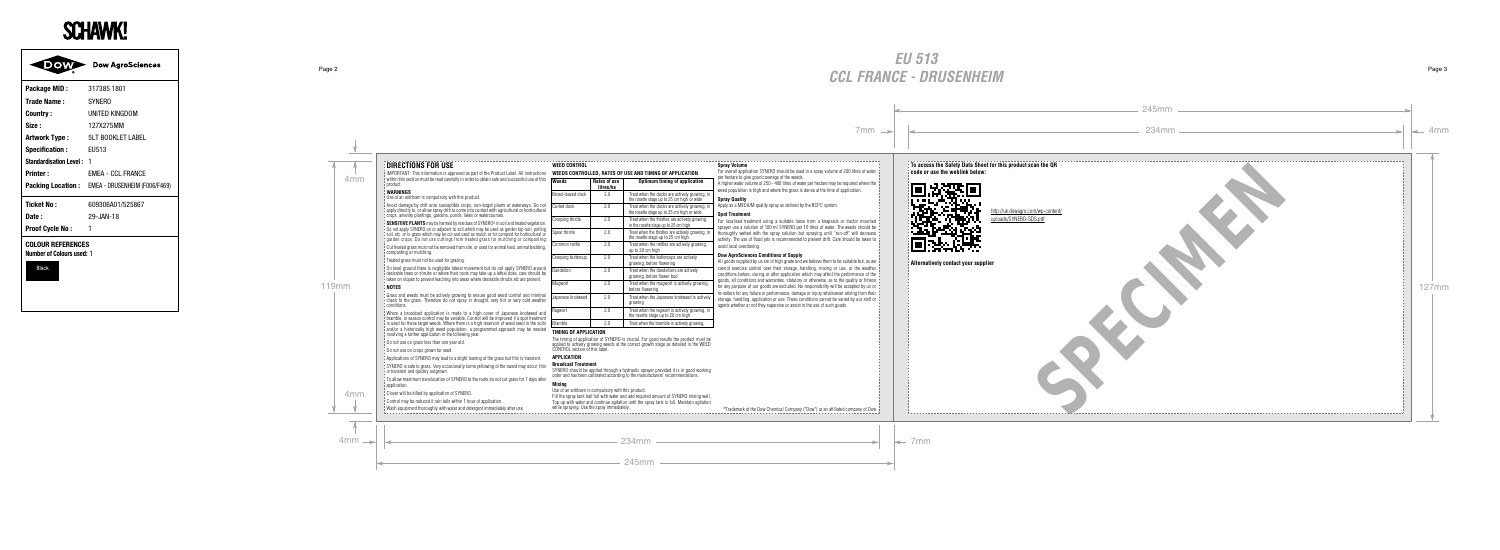# **THIS PAGE HAS BEEN LEFT BLANK INTENTIONALLY** THIS PAGE HAS BEEN LEFT<br>BLANK INTENTIONALLY